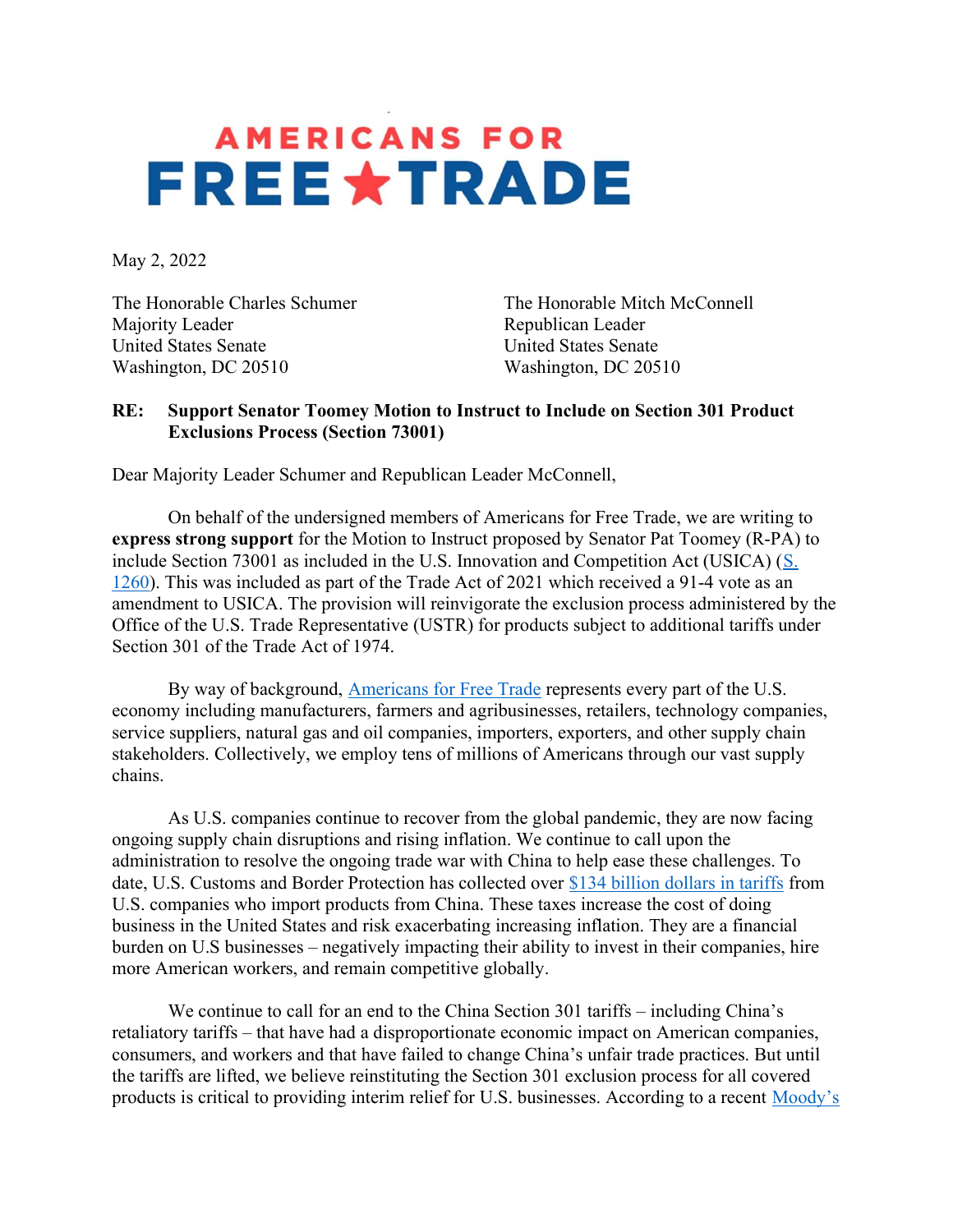Investor Service Report, the tariffs "hit American businesses and consumers hardest," with China absorbing only 7.6 percent of the tariffs "while the rest of the tab was picked up by Americans."

 Section 73001 of USICA would alleviate the economic burden on American businesses and consumers by immediately reinstating product exclusions that expired throughout 2020 – in the middle of the pandemic and economic recession – through December 31, 2022. It would also require USTR to implement a new product exclusion process and outlines specific criteria for USTR to consider in determining whether to grant an exclusion. Under these criteria, the exclusion process will function in a fair, consistent, and transparent manner and ensure that American businesses do not suffer disproportionate economic harm as a result of the tariffs.

USTR has thus far failed to act independently – as Section 301 authorizes it to do. USTR recently provided an exclusion process, but this process was limited to a small amount of expired exclusions and did not provide full retroactivity for the exclusions that were reinstated. While these reinstated exclusions are an important first step, a more robust process is needed to provide meaningful relief. This view is shared by at least 141 bipartisan House members and 41 bipartisan Senators who recently wrote to Ambassador Tai urging USTR to open a broader exclusions process. Yet, USTR refuses to act. We therefore urge the Senate to support the Motion to Instruct to include Section 73001 in a final conferenced Bipartisan Innovation Act.

 We look forward to working with Congress and the Administration to address the ongoing negative impact of the tariffs on American businesses, American workers, and American consumers by fully lifting the Section 301 tariffs. Reinstituting a fair, transparent, and retroactive exclusion process will provide targeted tariff relief for, U.S. businesses, helping them overcome current economic and supply chain disruptions and enabling them to invest in their businesses and workers here at home.

Thank you for your consideration.

## Sincerely,

Accessories Council ACT | The App Association Agriculture Transportation Coalition (AgTC) ALMA, International (Association of Loudspeaker Manufacturing and Acoustics) American Apparel & Footwear Association (AAFA) American Association of Exporters and Importers (AAEI) American Association of Port Authorities American Bakers Association American Bridal & Prom Industry Association (ABPIA) American Chemistry Council American Clean Power Association

American Coatings Association, Inc. (ACA) American Down and Feather Council American Fly Fishing Trade Association American Home Furnishings Alliance American Lighting Association American Petroleum Institute American Pyrotechnics Association American Rental Association American Seed Trade Association American Specialty Toy Retailing Association American Trucking Association Arizona Technology Council Arkansas Grocers and Retail Merchants Association Association For Creative Industries Association for PRINT Technologies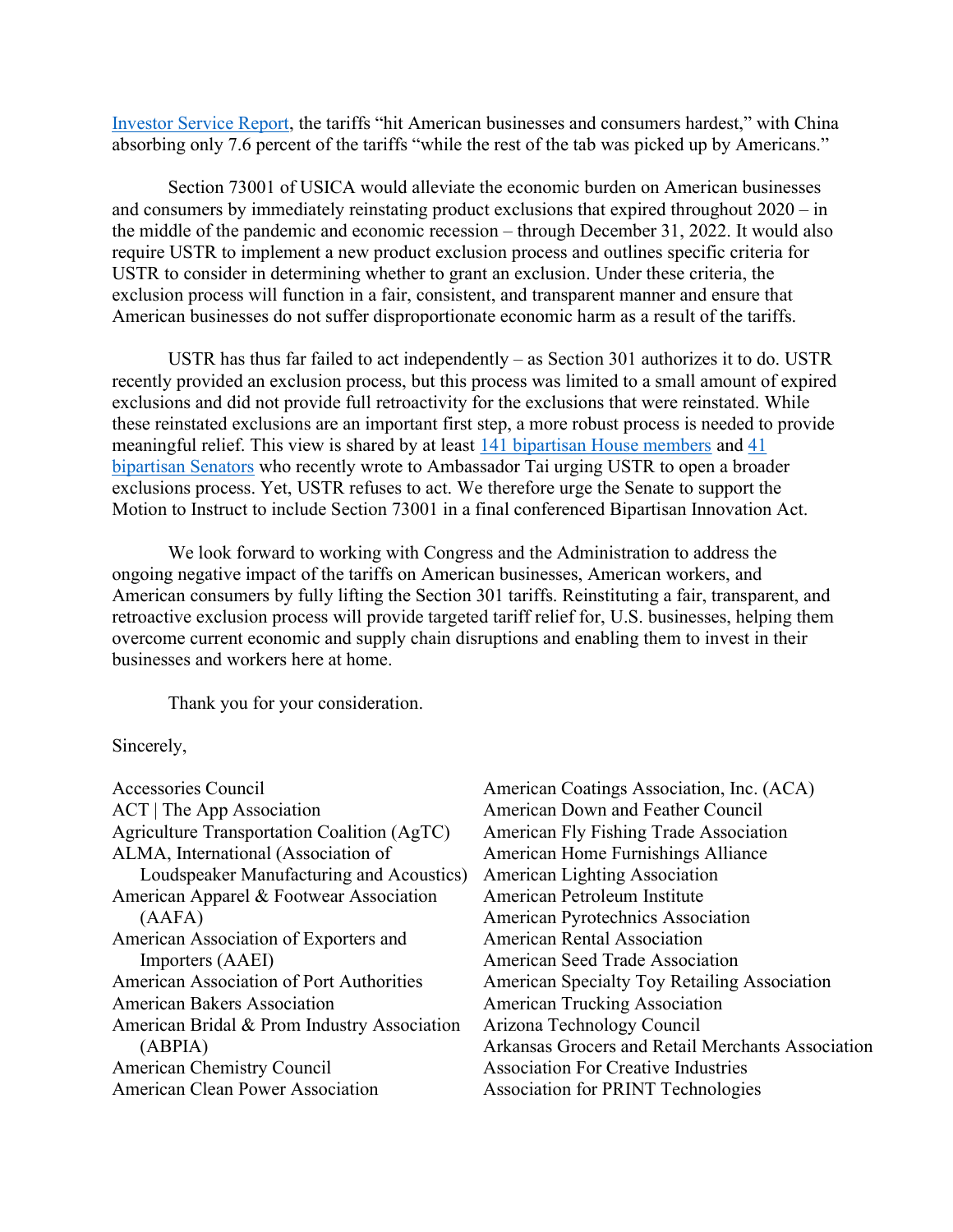Association of American Publishers Association of Equipment Manufacturers (AEM) Association of Home Appliance Manufacturers Auto Care Association Beer Institute BSA | The Software Alliance Business Alliance for Customs Modernization California Bottled Water Association California Retailers Association Can Manufacturers Institute Central States Bottled Water Association Chemical Industry Council of Delaware (CICD) Coalition of New England Companies for Trade (CONECT) Coalition of Services Industries (CSI) Colorado Retail Council Columbia River Customs Brokers and Forwarders Assn. Computer & Communications Industry Association (CCIA) Computing Technology Industry Association (CompTIA) Consumer Brands Association Consumer Technology Association Council of Fashion Designers of America (CFDA) CropLife America Customs Brokers & Freight Forwarders Assn. of Washington State Customs Brokers & Freight Forwarders of Northern California Distilled Spirits Council of the United States Electronic Transactions Association Energy Workforce & Technology Council Experiential Designers and Producers Association Fashion Accessories Shippers Association (FASA) Fashion Jewelry & Accessories Trade Association Flexible Packaging Association Florida Ports Council Florida Retail Federation

Footwear Distributors and Retailers of America (FDRA) Fragrance Creators Association Game Manufacturers Association Gemini Shippers Association Georgia Retailers Global Chamber® Global Cold Chain Alliance Greeting Card Association Halloween Industry Association Home Fashion Products Association Home Furnishings Association Household and Commercial Products Association Idaho Retailers Association Illinois Retail Merchants Association Independent Office Products & Furniture Dealers Association (IOPFDA) Indiana Retail Council Information Technology Industry Council (ITI) International Association of Amusement Parks and Attractions (IAAPA) International Bottled Water Association (IBWA) International Foodservice Distributors Association International Housewares Association International Warehouse and Logistics Association International Wood Products Association ISSA - The Worldwide Cleaning Industry Association Jeweler's Vigilance Committee Juice Products Association (JPA) Juvenile Products Manufacturers Association Leather and Hide Council of America Licensing Industry Merchandisers' Association Los Angeles Customs Brokers and Freight Forwarders Assn. Louisiana Retailers Association Maine Grocers & Food Producers Association Maine Lobster Dealers' Association Maritime Exchange for the Delaware River and Bay Maryland Retailers Association Michigan Chemistry Council Michigan Retailers Association Mid-America Bottled Water Association Minnesota Retailers Association Missouri Retailers Association Motor & Equipment Manufacturers Association Motorcycle Industry Council